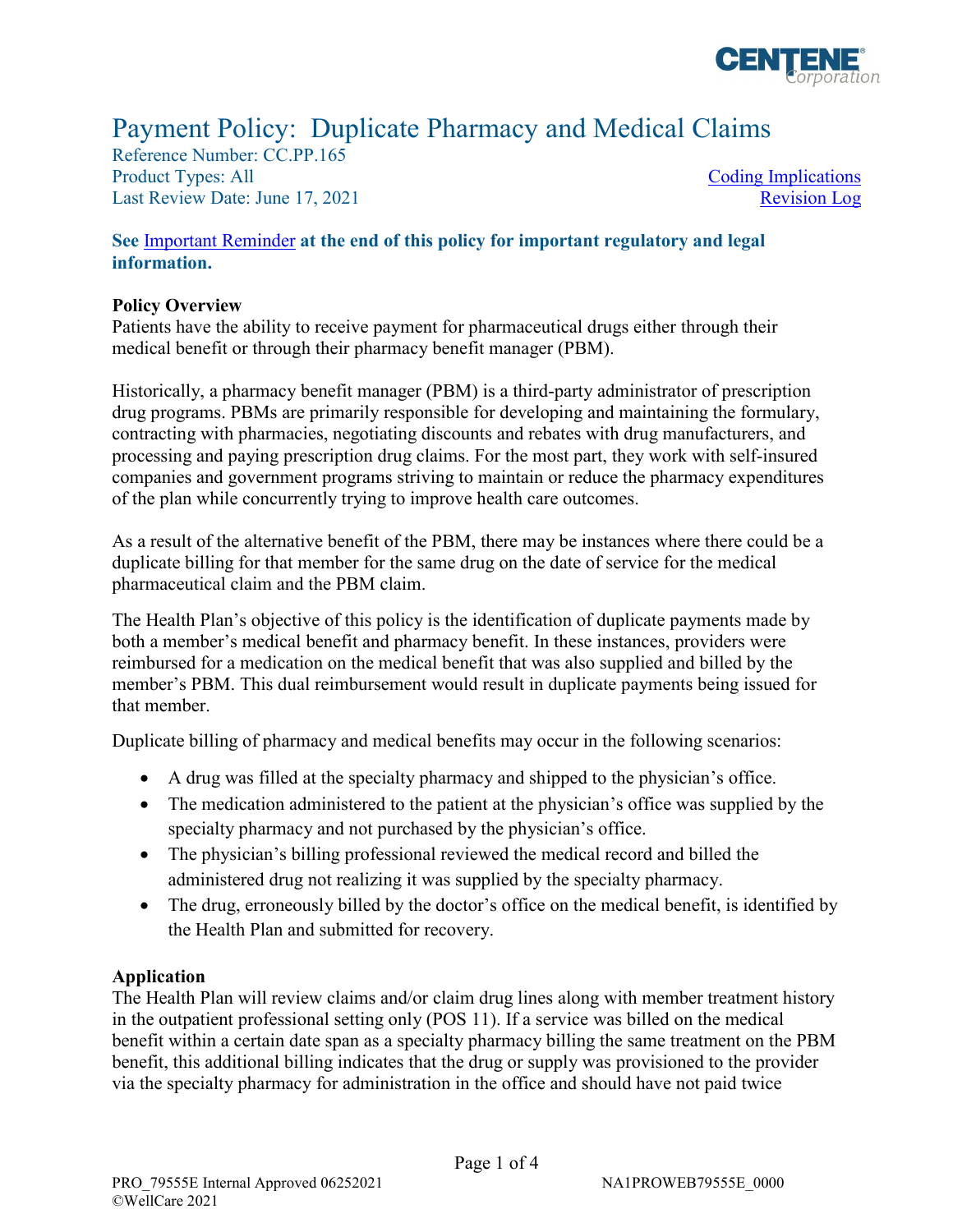

# <span id="page-1-0"></span>**PAYMENT POLICY PUPLICATE PHARMACY AND MEDICAL CLAIMS**

#### **Reimbursement**

Any drug erroneously billed by the doctor's office on the medical benefit, will be identified by the Health Plan and will be submitted for recovery.

#### **Documentation Requirements**

Provider may provide supporting medical record documentation when submitting a dispute or appeal.

#### **Coding and Modifier Information**

This payment policy references Current Procedural Terminology (CPT®). CPT® is a registered trademark of the American Medical Association. All CPT® codes and descriptions are copyrighted 2020, American Medical Association. All rights reserved. CPT codes and CPT descriptions are from current manuals and those included herein are not intended to be allinclusive and are included for informational purposes only. Codes referenced in this payment policy are for informational purposes only. Inclusion or exclusion of any codes does not guarantee coverage. Providers should reference the most up-to-date sources of professional coding guidance prior to the submission of claims for reimbursement of covered services.

| CPT/HCPCS Code Descriptor |
|---------------------------|
| NA                        |
|                           |

| Modifier  | <b>Descriptor</b> |
|-----------|-------------------|
| <b>NA</b> | <b>NA</b>         |

| <b>ICD-10 Codes</b> | <b>Descriptor</b> |
|---------------------|-------------------|
| <b>NA</b>           | <b>NA</b>         |

#### **Definitions:**

.

Pharmacy Benefit Manager**:** In the United States, a pharmacy benefit manager is a third-party administrator of prescription drug programs for commercial health plans, self-insured employer plans, Medicare Part D plans, the Federal Employees Health Benefits Program, and state government employee plans. According to the American Pharmacists Association, "PBMs are primarily responsible for developing and maintaining the formulary, contracting with pharmacies, negotiating discounts and rebates with drug manufacturers, and processing and paying prescription drug claims." PBMs operate inside of integrated healthcare systems, as part of retail pharmacies, and as part of insurance companies.

#### **Related Documents or Resources**

NA

#### **References**

1. Gryta, T. (2021). What is a "'Pharmacy Benefit Manager?'" Retrieved 4 March 2021, from<https://www.wsj.com/articles/SB10001424053111903554904576460322664055328>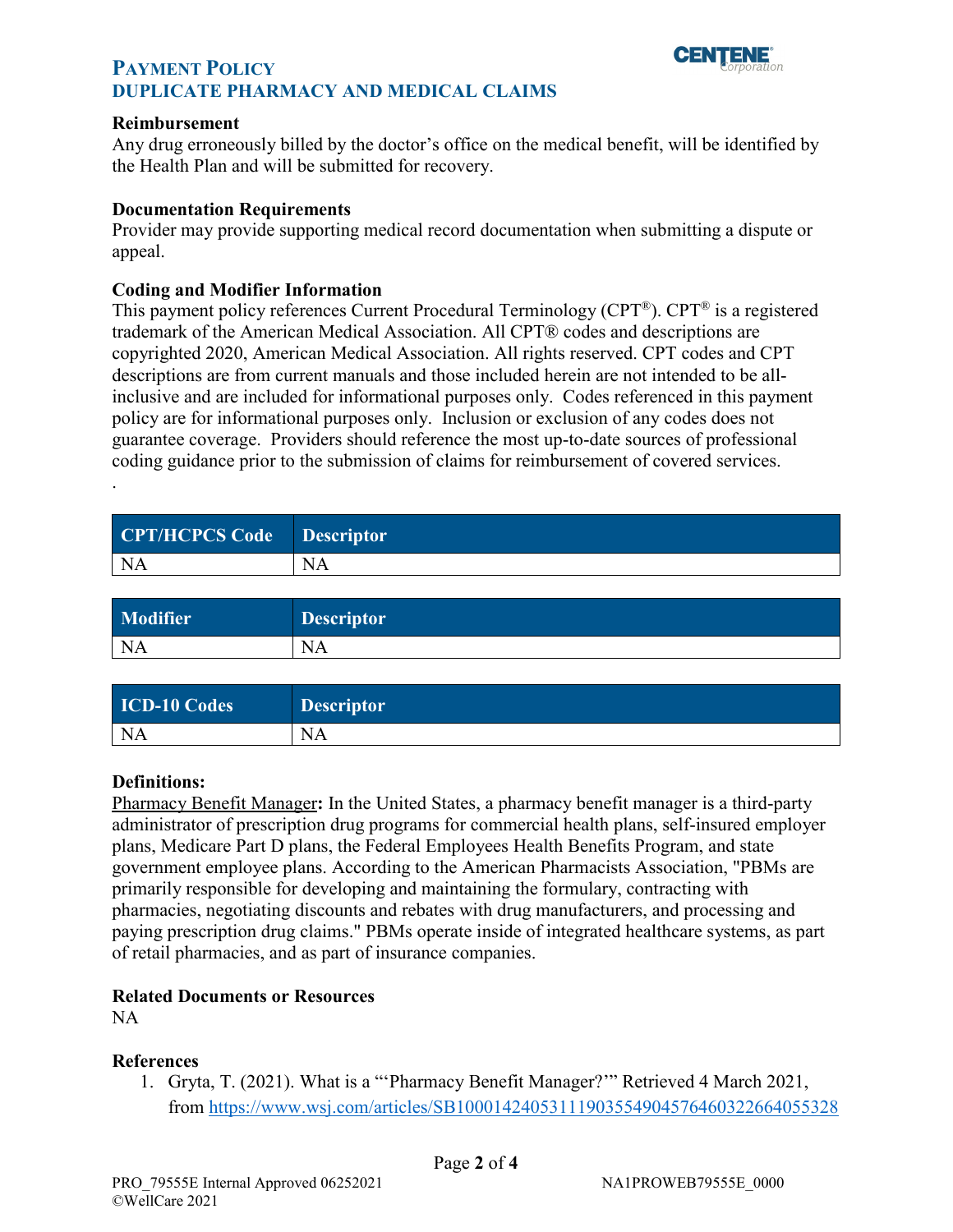

# <span id="page-2-0"></span>**PAYMENT POLICY PUPLICATE PHARMACY AND MEDICAL CLAIMS**

2. *["Pharmacy Benefit Management"](https://www.pharmacist.com/sites/default/files/files/Profile_24_PBM_SDS_FINAL_090707.pdf) (PDF).* American Pharmacists Association. July 9, 2009. Retrieved March 4, 2021 from : *[https://www.pharmacist.com/sites/default/files/files/Profile\\_24\\_PBM\\_SDS\\_FINAL\\_0907](https://www.pharmacist.com/sites/default/files/files/Profile_24_PBM_SDS_FINAL_090707.pdf) 07.pdf* 

| <b>Revision History</b> |                             |
|-------------------------|-----------------------------|
| 6/17/2021               | <b>Initial Policy Draft</b> |

## **Important Reminder**

 payment policy and that is operated or administered, in whole or in part, by Centene Management Company, LLC, or any other of such health plan's affiliates, as applicable. For the purposes of this payment policy, "Health Plan" means a health plan that has adopted this

 The purpose of this payment policy is to provide a guide to payment, which is a component of the guidelines used to assist in making coverage and payment determinations and administering benefits. It does not constitute a contract or guarantee regarding payment or results. Coverage and payment determinations and the administration of benefits are subject to all terms, conditions, exclusions and limitations of the coverage documents (e.g., evidence of coverage, certificate of coverage, policy, contract of insurance, etc.), as well as to state and federal requirements and applicable plan-level administrative policies and procedures.

 This payment policy is effective as of the date determined by Health Plan. The date of posting may not be the effective date of this payment policy. This payment policy may be subject to applicable legal and regulatory requirements relating to provider notification. If there is a regulatory requirement, the requirements of law and regulation shall govern. Health Plan retains discrepancy between the effective date of this payment policy and any applicable legal or the right to change, amend or withdraw this payment policy, and additional payment policies may be developed and adopted as needed, at any time.

 This payment policy does not constitute medical advice, medical treatment or medical care. It is not intended to dictate to providers how to practice medicine. Providers are expected to exercise professional medical judgment in providing the most appropriate care, and are solely responsible for the medical advice and treatment of members. This payment policy is not intended to recommend treatment for members. Members should consult with their treating physician in connection with diagnosis and treatment decisions.

 judgment and over whom Health Plan has no control or right of control. Providers are not agents Providers referred to in this policy are independent contractors who exercise independent or employees of Health Plan.

 distribution of this payment policy or any information contained herein are strictly prohibited. This payment policy is the property of Centene Corporation. Unauthorized copying, use, and Providers, members and their representatives are bound to the terms and conditions expressed herein through the terms of their contracts. Where no such contract exists, providers, members